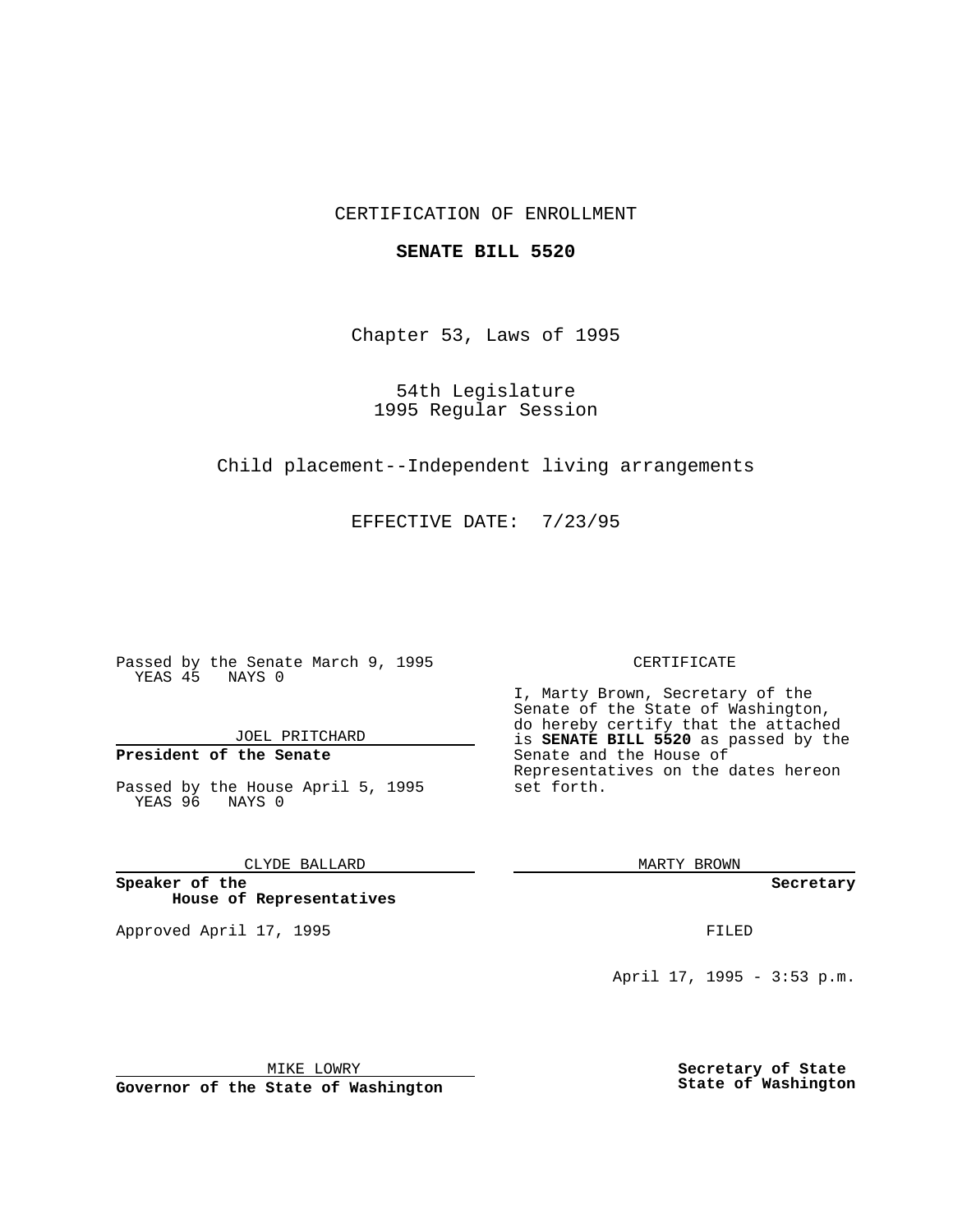# **SENATE BILL 5520** \_\_\_\_\_\_\_\_\_\_\_\_\_\_\_\_\_\_\_\_\_\_\_\_\_\_\_\_\_\_\_\_\_\_\_\_\_\_\_\_\_\_\_\_\_\_\_

\_\_\_\_\_\_\_\_\_\_\_\_\_\_\_\_\_\_\_\_\_\_\_\_\_\_\_\_\_\_\_\_\_\_\_\_\_\_\_\_\_\_\_\_\_\_\_

Passed Legislature - 1995 Regular Session

### **State of Washington 54th Legislature 1995 Regular Session**

**By** Senators Hargrove, Long and Franklin

Read first time 01/25/95. Referred to Committee on Human Services & Corrections.

 AN ACT Relating to placement of children; and amending RCW 13.34.130 and 13.34.145.

BE IT ENACTED BY THE LEGISLATURE OF THE STATE OF WASHINGTON:

 **Sec. 1.** RCW 13.34.130 and 1994 c 288 s 4 are each amended to read as follows:

 If, after a fact-finding hearing pursuant to RCW 13.34.110, it has been proven by a preponderance of the evidence that the child is dependent within the meaning of RCW 13.34.030; after consideration of the predisposition report prepared pursuant to RCW 13.34.110 and after a disposition hearing has been held pursuant to RCW 13.34.110, the court shall enter an order of disposition pursuant to this section.

 (1) The court shall order one of the following dispositions of the case:

 (a) Order a disposition other than removal of the child from his or her home, which shall provide a program designed to alleviate the immediate danger to the child, to mitigate or cure any damage the child has already suffered, and to aid the parents so that the child will not be endangered in the future. In selecting a program, the court should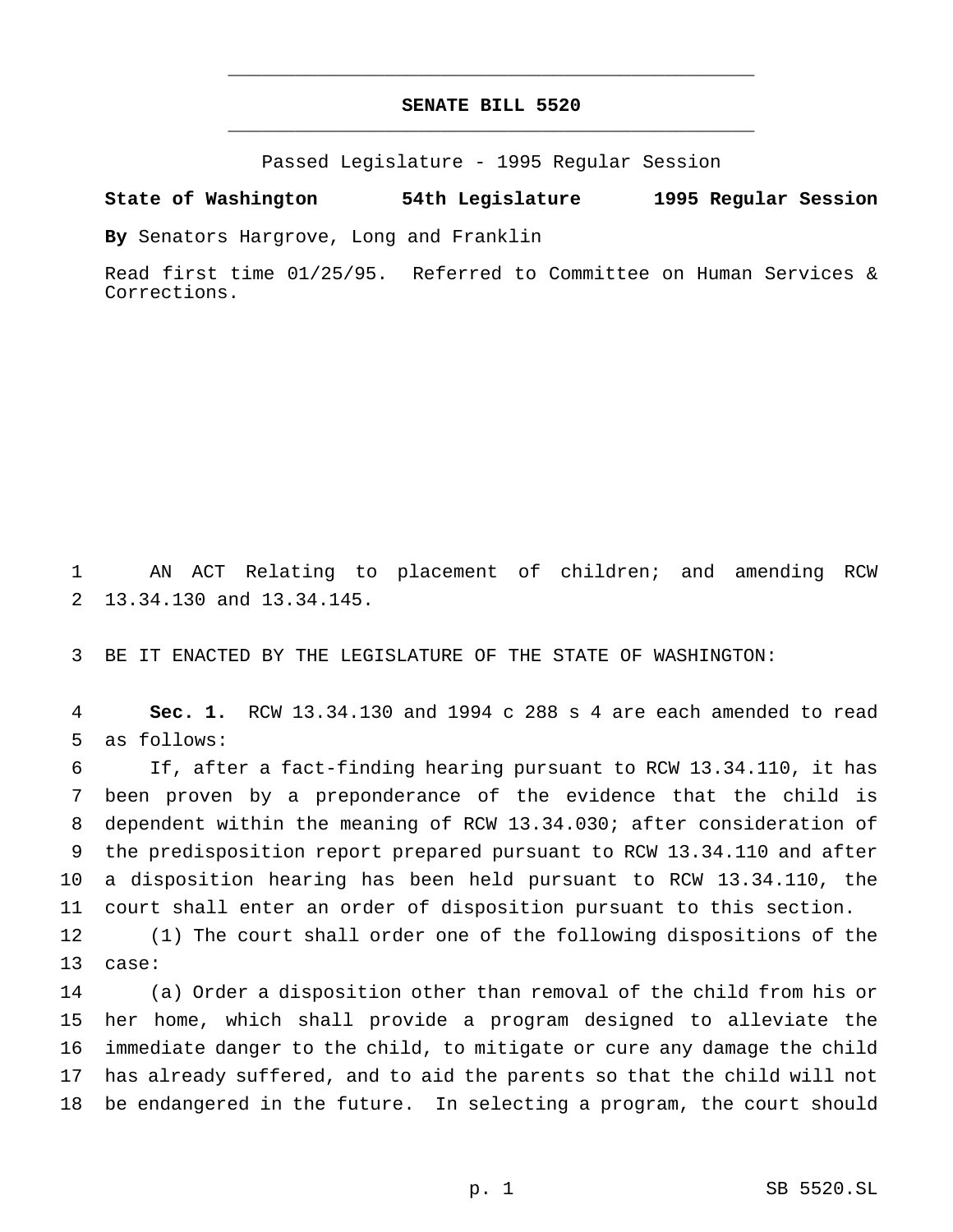choose those services that least interfere with family autonomy, provided that the services are adequate to protect the child.

 (b) Order that the child be removed from his or her home and ordered into the custody, control, and care of a relative or the department of social and health services or a licensed child placing agency for placement in a foster family home or group care facility licensed pursuant to chapter 74.15 RCW or in a home not required to be licensed pursuant to chapter 74.15 RCW. Unless there is reasonable cause to believe that the safety or welfare of the child would be jeopardized or that efforts to reunite the parent and child will be hindered, such child shall be placed with a grandparent, brother, sister, stepbrother, stepsister, uncle, aunt, or first cousin with whom the child has a relationship and is comfortable, and who is willing and available to care for the child. An order for out-of-home placement may be made only if the court finds that reasonable efforts have been made to prevent or eliminate the need for removal of the child from the child's home and to make it possible for the child to return home, specifying the services that have been provided to the child and the child's parent, guardian, or legal custodian, and that preventive services have been offered or provided and have failed to prevent the need for out-of-home placement, unless the health, safety, and welfare of the child cannot be protected adequately in the home, and that:

 (i) There is no parent or guardian available to care for such child;

 (ii) The parent, guardian, or legal custodian is not willing to 26 take custody of the child;

 (iii) A manifest danger exists that the child will suffer serious abuse or neglect if the child is not removed from the home and an order under RCW 26.44.063 would not protect the child from danger; or

 (iv) The extent of the child's disability is such that the parent, guardian, or legal custodian is unable to provide the necessary care for the child and the parent, guardian, or legal custodian has determined that the child would benefit from placement outside of the home.

 (2) If the court has ordered a child removed from his or her home pursuant to subsection (1)(b) of this section, the court may order that a petition seeking termination of the parent and child relationship be filed if the court finds it is recommended by the supervising agency, that it is in the best interests of the child and that it is not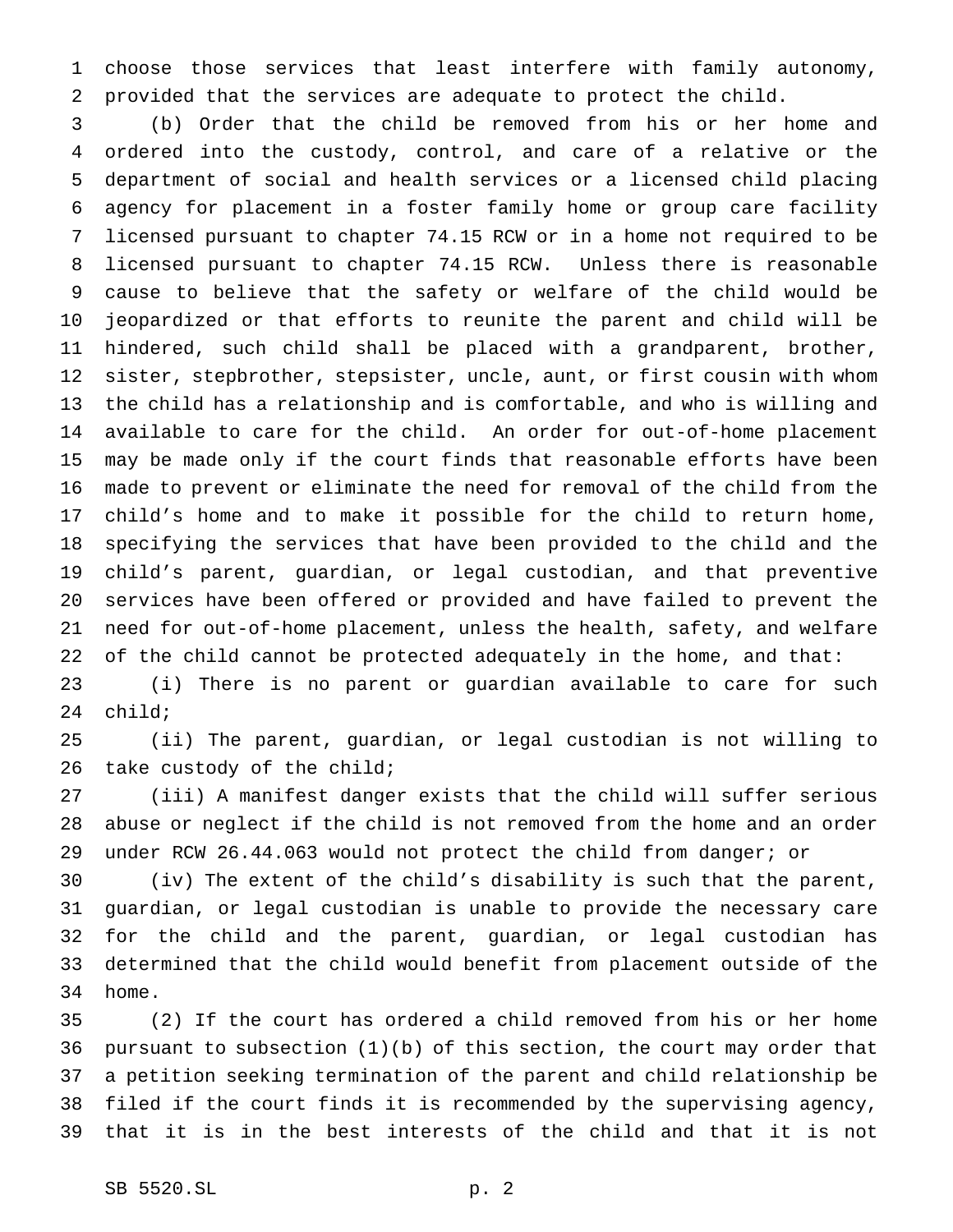reasonable to provide further services to reunify the family because the existence of aggravated circumstances make it unlikely that services will effectuate the return of the child to the child's parents in the near future. In determining whether aggravated circumstances exist, the court shall consider one or more of the following:

 (a) Conviction of the parent of rape of the child in the first, second, or third degree as defined in RCW 9A.44.073, 9A.44.076, and 9A.44.079;

 (b) Conviction of the parent of criminal mistreatment of the child in the first or second degree as defined in RCW 9A.42.020 and 9A.42.030;

 (c) Conviction of the parent of one of the following assault crimes, when the child is the victim: Assault in the first or second degree as defined in RCW 9A.36.011 and 9A.36.021 or assault of a child in the first or second degree as defined in RCW 9A.36.120 or 9A.36.130; (d) Conviction of the parent of murder, manslaughter, or homicide 17 by abuse of the child's other parent, sibling, or another child;

 (e) A finding by a court that a parent is a sexually violent predator as defined in RCW 71.09.020;

 (f) Failure of the parent to complete available treatment ordered under this chapter or the equivalent laws of another state, where such failure has resulted in a prior termination of parental rights to another child and the parent has failed to effect significant change in the interim.

 (3) Whenever a child is ordered removed from the child's home, the agency charged with his or her care shall provide the court with:

 (a) A permanency plan of care that shall identify one of the following outcomes as a primary goal and may identify additional outcomes as alternative goals: Return of the child to the home of the child's parent, guardian, or legal custodian; adoption; guardianship; or long-term relative or foster care, until the child is age eighteen, 32 with a written agreement between the parties and the care provider; and independent living, if appropriate and if the child is age sixteen or 34 older. Whenever a permanency plan identifies independent living as a goal, the plan shall also specifically identify the services that will be provided to assist the child to make a successful transition from 37 foster care to independent living. Before the court approves 38 independent living as a permanency plan of care, the court shall make 39 a finding that the provision of services to assist the child in making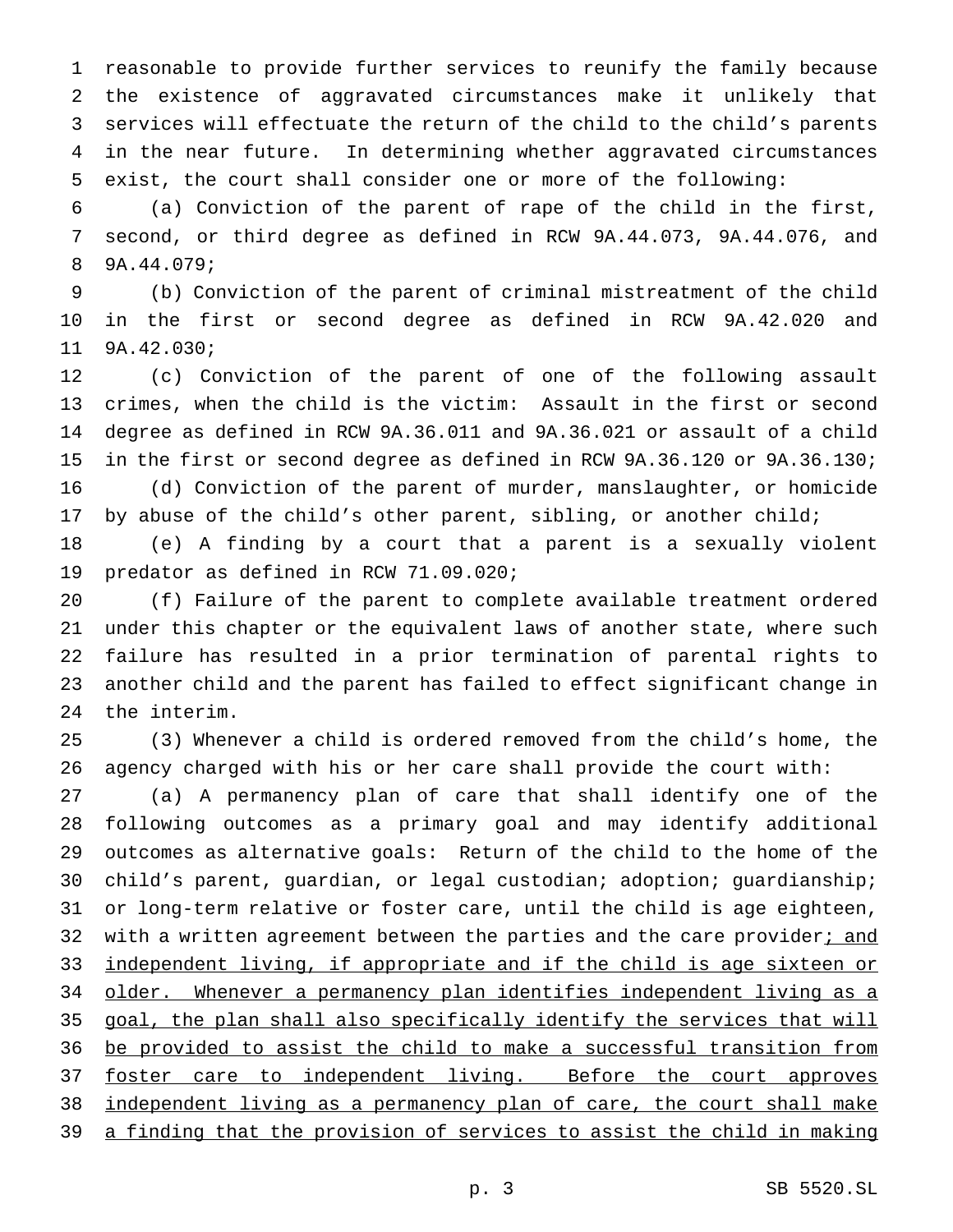a transition from foster care to independent living will allow the 2 child to manage his or her financial affairs and to manage his or her personal, social, educational, and nonfinancial affairs. The department shall not discharge a child to an independent living situation before the child is eighteen years of age unless the child becomes emancipated pursuant to chapter 13.64 RCW.

 (b) Unless the court has ordered, pursuant to subsection (2) of this section, that a termination petition be filed, a specific plan as to where the child will be placed, what steps will be taken to return the child home, and what actions the agency will take to maintain parent-child ties. All aspects of the plan shall include the goal of achieving permanence for the child.

 (i) The agency plan shall specify what services the parents will be offered in order to enable them to resume custody, what requirements the parents must meet in order to resume custody, and a time limit for each service plan and parental requirement.

 (ii) The agency shall be required to encourage the maximum parent- child contact possible, including regular visitation and participation by the parents in the care of the child while the child is in placement. Visitation may be limited or denied only if the court determines that such limitation or denial is necessary to protect the child's health, safety, or welfare.

 (iii) A child shall be placed as close to the child's home as possible, preferably in the child's own neighborhood, unless the court finds that placement at a greater distance is necessary to promote the child's or parents' well-being.

 (iv) The agency charged with supervising a child in placement shall provide all reasonable services that are available within the agency, or within the community, or those services which the department of social and health services has existing contracts to purchase. It shall report to the court if it is unable to provide such services.

 (c) If the court has ordered, pursuant to subsection (2) of this section, that a termination petition be filed, a specific plan as to where the child will be placed, what steps will be taken to achieve permanency for the child, services to be offered or provided to the child, and, if visitation would be in the best interests of the child, a recommendation to the court regarding visitation between parent and child pending a fact-finding hearing on the termination petition. The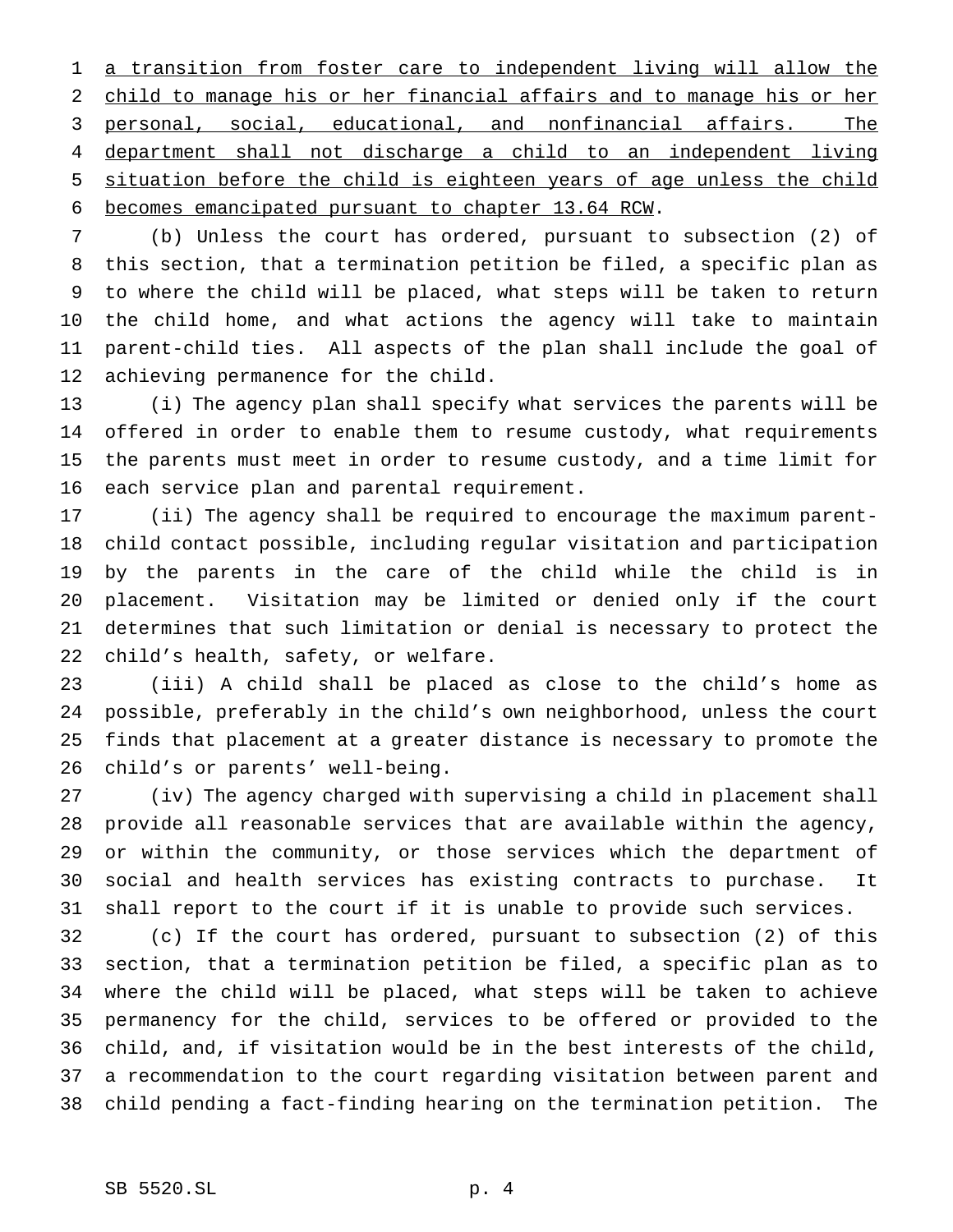agency shall not be required to develop a plan of services for the parents or provide services to the parents.

 (4) If there is insufficient information at the time of the disposition hearing upon which to base a determination regarding the suitability of a proposed placement with a relative, the child shall remain in foster care and the court shall direct the supervising agency to conduct necessary background investigations as provided in chapter 74.15 RCW and report the results of such investigation to the court within thirty days. However, if such relative appears otherwise suitable and competent to provide care and treatment, the criminal history background check need not be completed before placement, but as soon as possible after placement. Any placements with relatives, pursuant to this section, shall be contingent upon cooperation by the relative with the agency case plan and compliance with court orders related to the care and supervision of the child including, but not limited to, court orders regarding parent-child contacts and any other conditions imposed by the court. Noncompliance with the case plan or court order shall be grounds for removal of the child from the relative's home, subject to review by the court.

 (5) Except for children whose cases are reviewed by a citizen review board under chapter 13.70 RCW, the status of all children found to be dependent shall be reviewed by the court at least every six months from the beginning date of the placement episode or the date dependency is established, whichever is first, at a hearing in which it shall be determined whether court supervision should continue. The review shall include findings regarding the agency and parental completion of disposition plan requirements, and if necessary, revised permanency time limits.

 (a) A child shall not be returned home at the review hearing unless the court finds that a reason for removal as set forth in this section no longer exists. The parents, guardian, or legal custodian shall report to the court the efforts they have made to correct the conditions which led to removal. If a child is returned, casework supervision shall continue for a period of six months, at which time there shall be a hearing on the need for continued intervention.

 (b) If the child is not returned home, the court shall establish in writing: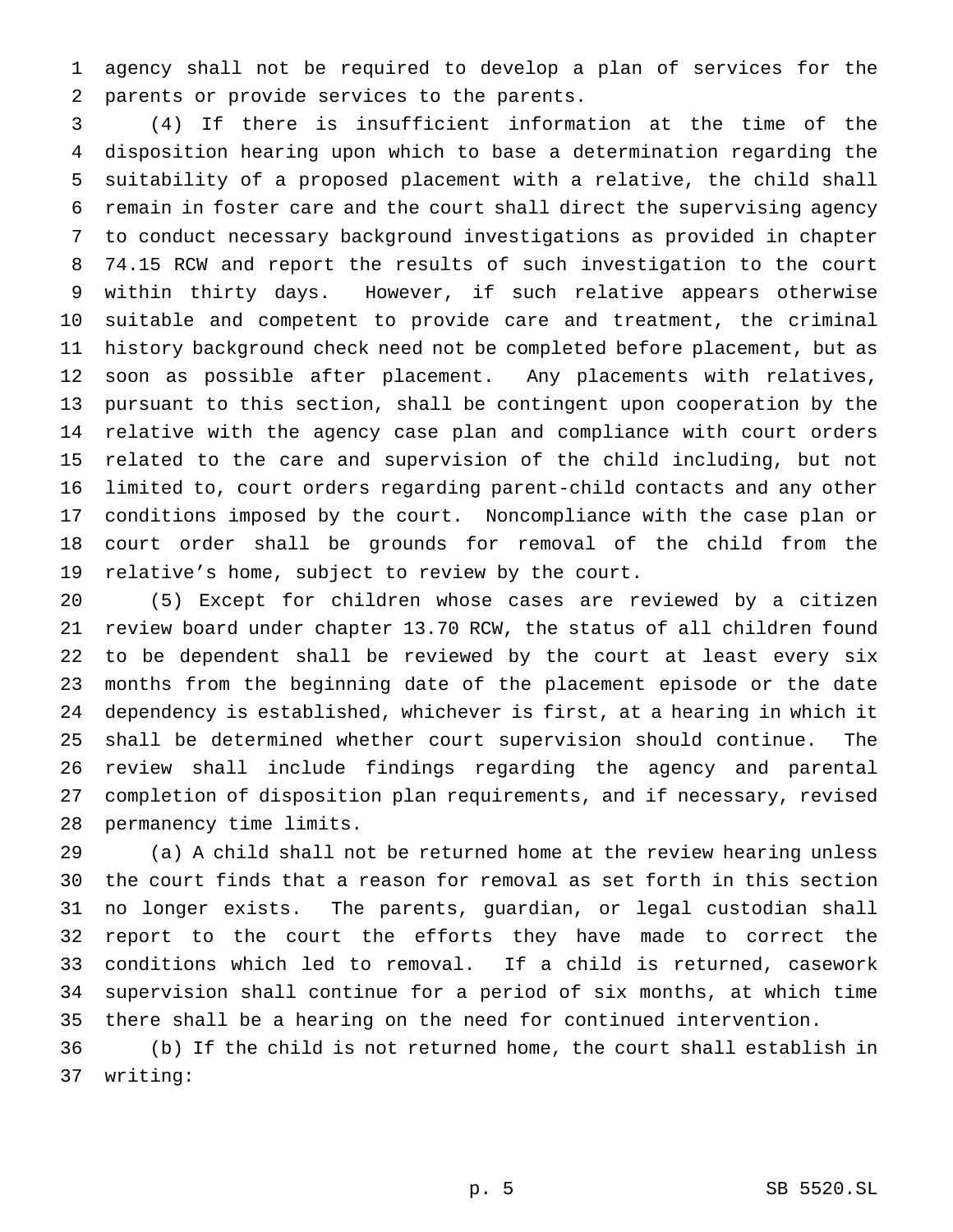(i) Whether reasonable services have been provided to or offered to the parties to facilitate reunion, specifying the services provided or offered;

 (ii) Whether the child has been placed in the least-restrictive setting appropriate to the child's needs, including whether consideration has been given to placement with the child's relatives; (iii) Whether there is a continuing need for placement and whether 8 the placement is appropriate;

 (iv) Whether there has been compliance with the case plan by the 10 child, the child's parents, and the agency supervising the placement; (v) Whether progress has been made toward correcting the problems that necessitated the child's placement in out-of-home care;

 (vi) Whether the parents have visited the child and any reasons why visitation has not occurred or has been infrequent;

 (vii) Whether additional services are needed to facilitate the return of the child to the child's parents; if so, the court shall 17 order that reasonable services be offered specifying such services; and (viii) The projected date by which the child will be returned home or other permanent plan of care will be implemented.

 (c) The court at the review hearing may order that a petition seeking termination of the parent and child relationship be filed.

 **Sec. 2.** RCW 13.34.145 and 1994 c 288 s 5 are each amended to read as follows:

 (1) A permanency plan shall be developed no later than sixty days from the time the supervising agency assumes responsibility for providing services, including placing the child, or at the time of a hearing under RCW 13.34.130, whichever occurs first. The permanency planning process continues until a permanency planning goal is achieved or dependency is dismissed. The planning process shall include reasonable efforts to return the child to the parent's home.

 (a) Whenever a child is placed in out-of-home care pursuant to RCW 13.34.130, the agency that has custody of the child shall provide the court with a written permanency plan of care directed towards securing a safe, stable, and permanent home for the child as soon as possible. The plan shall identify one of the following outcomes as the primary goal and may also identify additional outcomes as alternative goals: Return of the child to the home of the child's parent, guardian, or legal custodian; adoption; guardianship; or long-term relative or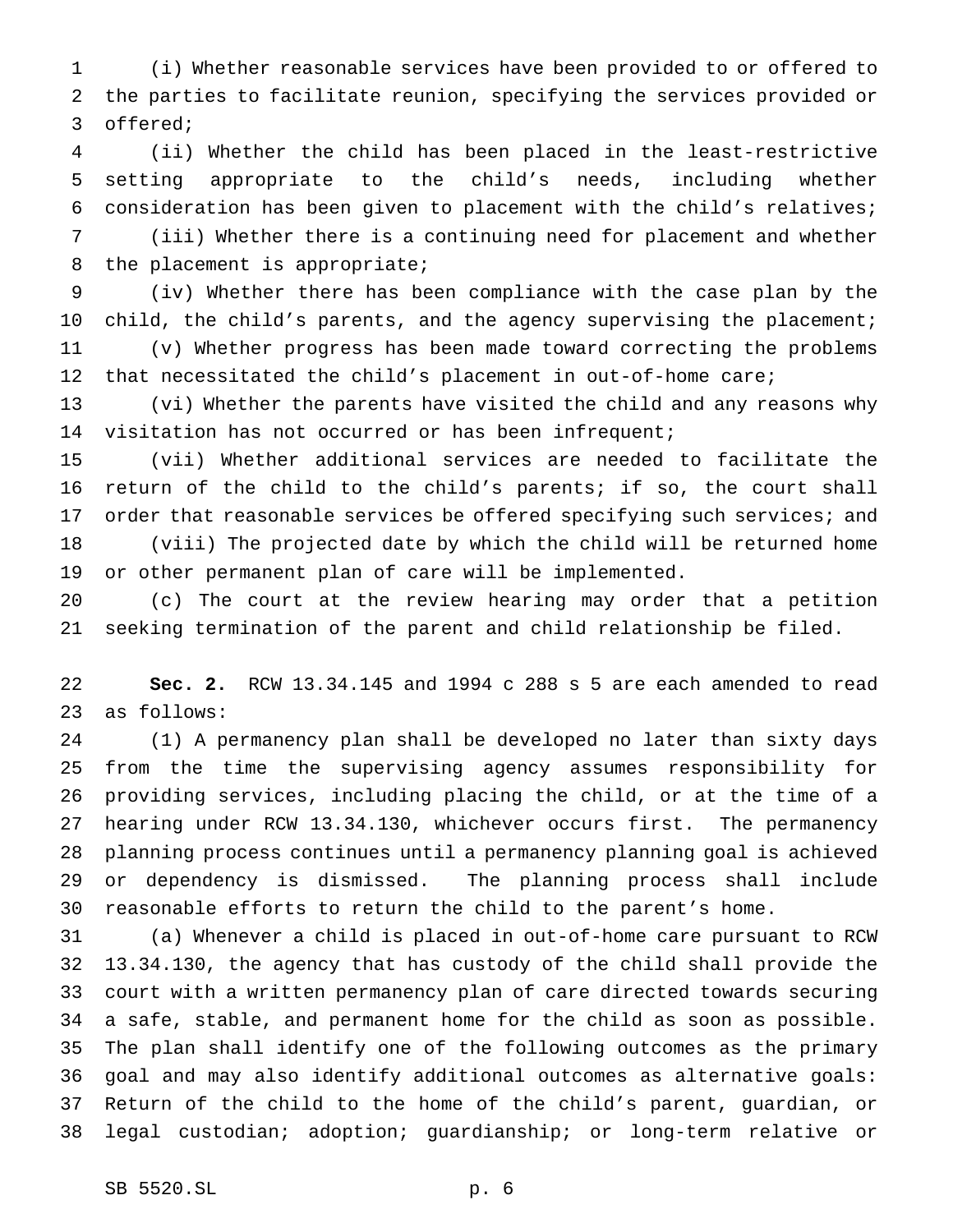foster care, until the child is age eighteen, with a written agreement 2 between the parties and the care provider; and independent living, if 3 appropriate and if the child is age sixteen or older and the provisions 4 of subsection (2) of this section are met.

 (b) The identified outcomes and goals of the permanency plan may change over time based upon the circumstances of the particular case. (c) Permanency planning goals should be achieved at the earliest possible date, preferably before the child has been in out-of-home care for fifteen months.

10 (2) Whenever a permanency plan identifies independent living as a 11 goal, the plan shall also specifically identify the services that will be provided to assist the child to make a successful transition from foster care to independent living. Before the court approves 14 independent living as a permanency plan of care, the court shall make 15 a finding that the provision of services to assist the child in making a transition from foster care to independent living will allow the 17 child to manage his or her financial affairs and to manage his or her personal, social, educational, and nonfinancial affairs. The department shall not discharge a child to an independent living situation before the child is eighteen years of age unless the child becomes emancipated pursuant to chapter 13.64 RCW.

 (3)(a) For children ten and under, a permanency planning hearing shall be held in all cases where the child has remained in out-of-home care for at least nine months and an adoption decree or guardianship order has not previously been entered. The hearing shall take place no later than twelve months following commencement of the current placement episode.

 (b) For children over ten, a permanency planning hearing shall be held in all cases where the child has remained in out-of-home care for at least fifteen months and an adoption decree or guardianship order has not previously been entered. The hearing shall take place no later than eighteen months following commencement of the current placement episode.

 $((+3))$   $(4)$  Whenever a child is removed from the home of a dependency guardian or long-term relative or foster care provider, and the child is not returned to the home of the parent, guardian, or legal custodian but is placed in out-of-home care, a permanency planning hearing shall take place no later than twelve or eighteen months, as 39 provided in subsection  $((+2)^{n})$   $(3)$  of this section, following the date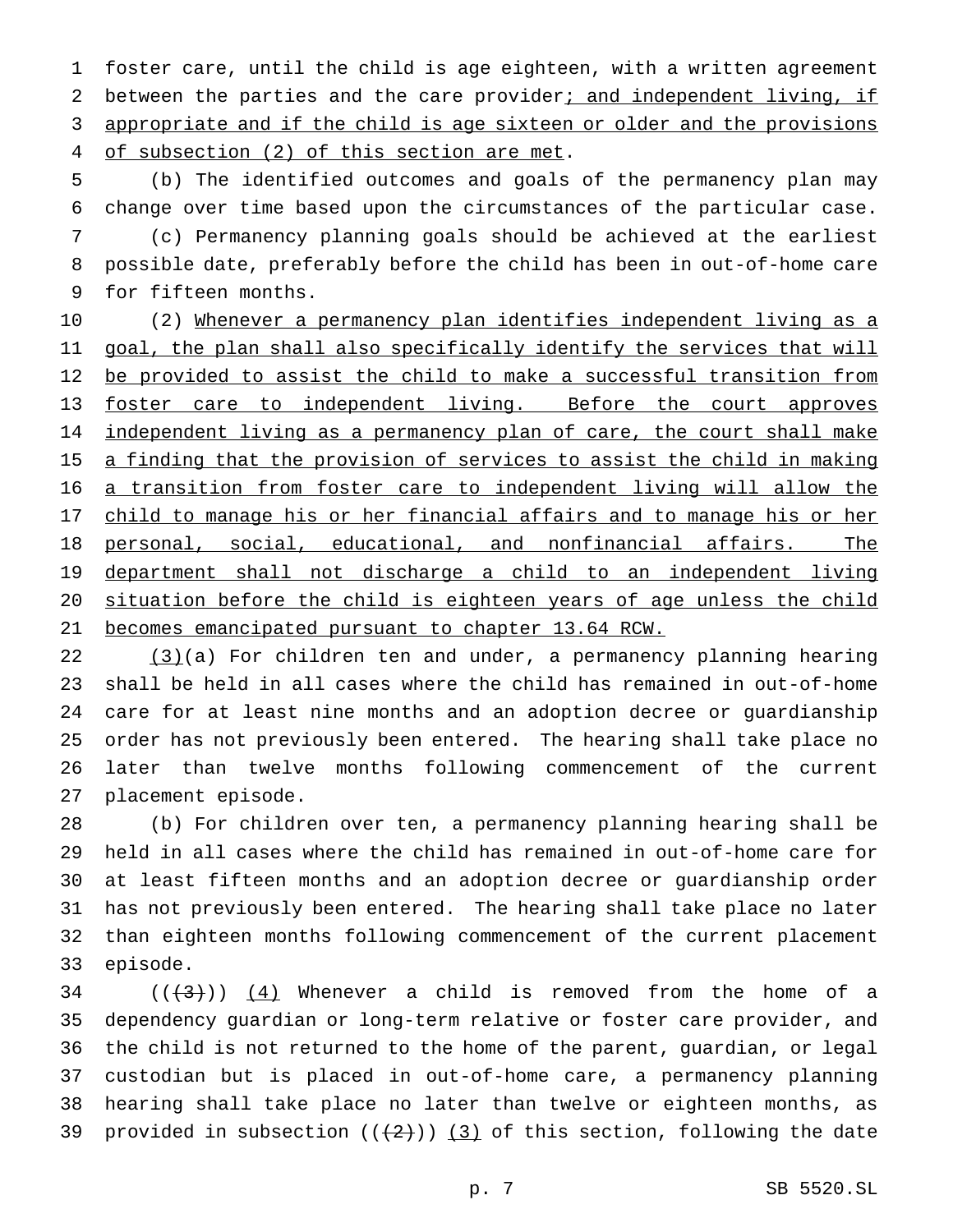of removal unless, prior to the hearing, the child returns to the home of the dependency guardian or long-term care provider, the child is placed in the home of the parent, guardian, or legal custodian, an adoption decree or guardianship order is entered, or the dependency is dismissed.

6 ( $(\frac{4}{3})$ ) (5) No later than ten working days prior to the permanency planning hearing, the agency having custody of the child shall submit a written permanency plan to the court and shall mail a copy of the plan to all parties and their legal counsel, if any.

 $((+5))$   $(6)$  At the permanency planning hearing, the court shall enter findings as required by RCW 13.34.130(5) and shall review the permanency plan prepared by the agency. If a goal of long-term foster or relative care has been achieved prior to the permanency planning hearing, the court shall review the child's status to determine whether the placement and the plan for the child's care remain appropriate. In cases where the primary permanency planning goal has not yet been achieved, the court shall inquire regarding the reasons why the primary goal has not been achieved and determine what needs to be done to make it possible to achieve the primary goal. In all cases, the court shall:

 (a)(i) Order the permanency plan prepared by the agency to be implemented; or

 (ii) Modify the permanency plan, and order implementation of the modified plan; and

 (b)(i) Order the child returned home only if the court finds that a reason for removal as set forth in RCW 13.34.130 no longer exists; or (ii) Order the child to remain in out-of-home care for a limited specified time period while efforts are made to implement the permanency plan.

 $((+6))$   $(7)$  If the court orders the child returned home, casework supervision shall continue for at least six months, at which time a review hearing shall be held pursuant to RCW 13.34.130(5), and the court shall determine the need for continued intervention.

34 ( $(\overline{\{7\}})$  (8) Following the first permanency planning hearing, the court shall hold a further permanency planning hearing in accordance with this section at least once every twelve months until a permanency planning goal is achieved or the dependency is dismissed, whichever occurs first.